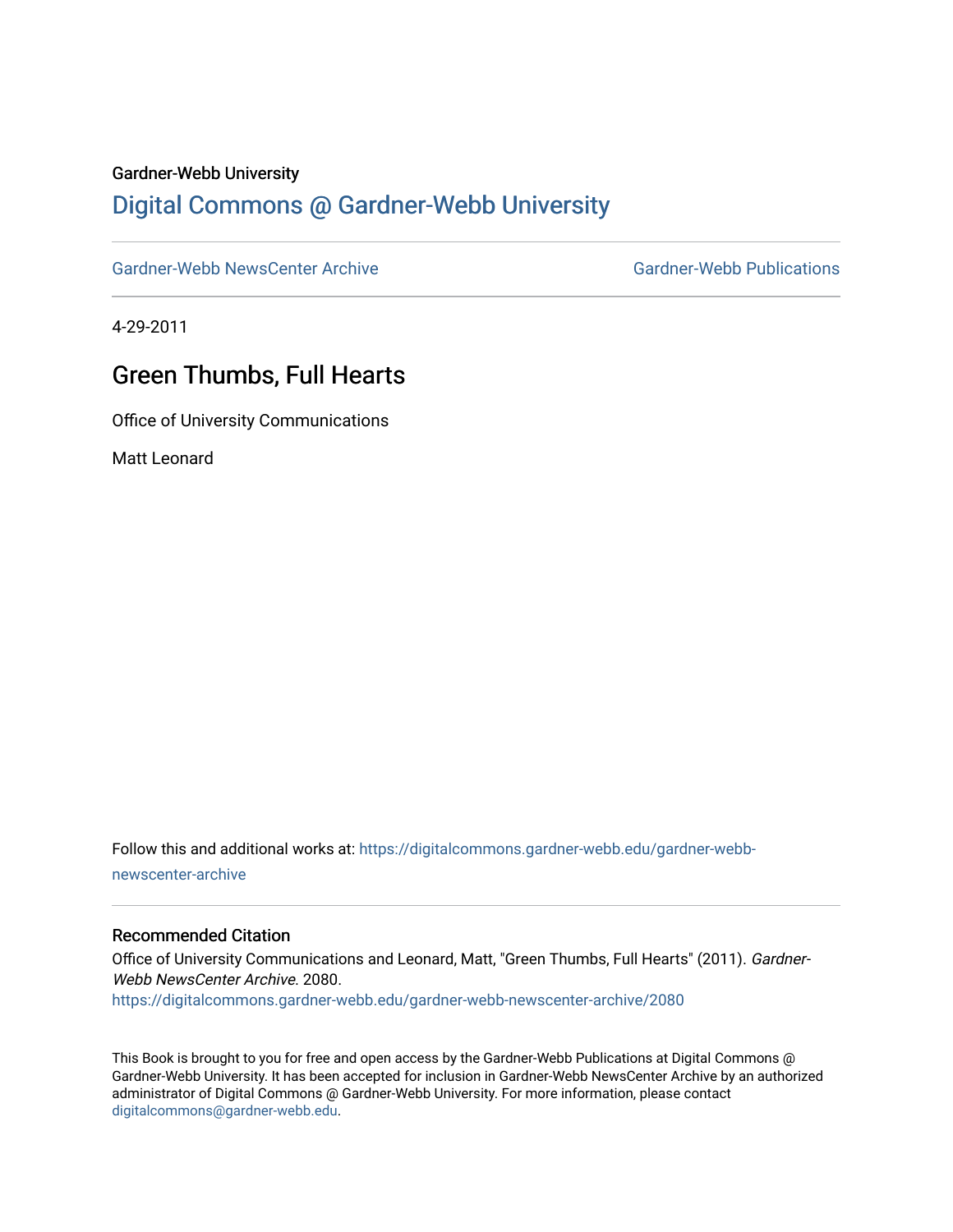# **Green Thumbs, Full Hearts**

**webpublish.gardner-webb.edu**[/newscenter/green-thumbs-full-hearts/](https://webpublish.gardner-webb.edu/newscenter/green-thumbs-full-hearts/)

Office of University Communications **April 29, 2011 April 29, 2011** 

## *Gardner-Webb Students Launch Community Garden*

Gardner-Webb University students have begun an ambitious journey toward environmental sustainability and stewardship, community involvement, and service for humanity. The vehicle by which those destinations will be reached is the brand new Community Garden project.

The garden project is in full bloom this spring, but the seeds were planted last semester when Stephanie Richey, Gardner-Webb's community outreach coordinator, led a student service trip to an organic farm outside Asheville, N.C. Brittany Mote, a junior Health and Wellness major, was a member of that team, and the trip affected her profoundly. "In the Health and Wellness program, I had already begun to learn about nutrition and organic food. But when I began to see how important sustainable farming practices are, and when I thought about how much food we have and how many people in our own communities go without, I just discovered a passion for organic farming and fighting hunger," Mote said.

While working at the farm in Asheville, Richey and Mote came up with the idea for a community garden at Gardner-Webb. The idea had already crossed the mind of Dr. Jeffrey Hartman, associate professor of Physical Education, Wellness, and Sports Studies at Gardner-Webb University, who Mote calls "the catalyst" needed to launch the idea. "He (Dr. Hartman) approached Stephanie and suggested we start a garden, and that was what Stephanie and I really needed to get the ball rolling."

That growth has come quickly, fostered by strong University support. The University offered a plot of land on Memorial Drive for the garden, and the team has been approved for a water source on-site. The Student Government Association has allocated funds for an equipment building. Most importantly, students have been volunteering to assist the project. But probably the biggest factor in the garden's early success is its purpose.

Richey and Mote plan to donate the garden's produce to the Children's Homes of Cleveland County. "The James and Aaron's homes purchase the majority of their food from the Metrolina Food Bank in Gaston County, N.C.," Richey explained. "The Bank serves 28 agencies in Cleveland County, and they have seen an increase of 35-45% in emergency assistance for food. If our garden can become the primary food source for the Children's Homes of Cleveland County, then the Metrolina Food Bank could extend its service even further in our region." "Plus," added Mote, "much of the Food Bank's stores are canned, but fresh food has greater nutritional value. We really want the children to be healthier, so that's part of our goal as well."